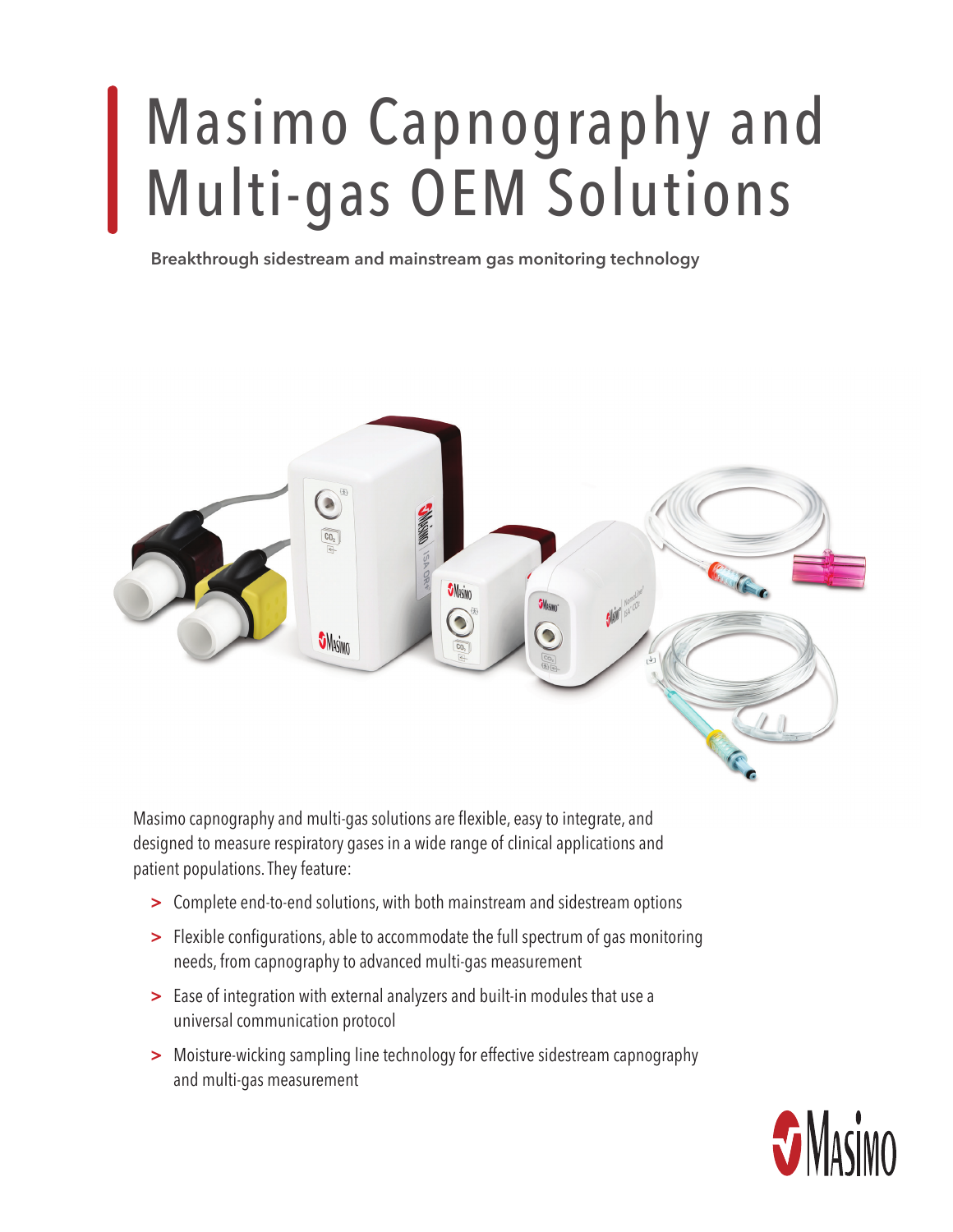- **>** Designed for real-time, accurate, continuous measurement of inspired and expired gas concentrations and respiratory rate
	- **•** Able to measure CO2, O2, N2O, and anesthetic agents (HAL, ENF, ISO, SEV, DES) with auto agent-ID

#### **Features and Benefits:**

- **>** A variety of gas analyzer options allows monitoring of all patient populations (adults through neonates) in a variety of clinical settings, including the OR, ICU, general ward, emergency department, and during transportation
- **>** With virtually no warm-up time and full accuracy performance in seconds, accurate data is quickly available to help clinicians intervene faster
- **>** 50 ml/min sampling flow facilitates accurate measurements and crisp waveforms, allowing for gas monitoring on patients with low tidal volumes and high respiratory rates, such as neonates
- **>** Compact size, lightweight design, and the availability of multiple configurations (external and built-in) promotes easy integration
- **>** Low power consumption and automatic temperature and pressure compensation make NomoLine ISA gas analyzers easy to maintain

# **IRMA™ Mainstream Analyzers**

## **Flexible sidestream gas monitoring solutions in a variety of innovative configurations** *Plexible* **and mainstream capnography and multigas technology in a compact, lightweight design**

# **NomoLine Sampling Lines**

**>** Compatible with Masimo ISA analyzers to provide accurate sidestream capnography and multi-gas measurements

#### **Features and Benefits:**

- **>** Multiple sampling line options allow for use on both intubated and non-intubated patients in both low- and high-humidity environments
- **>** Patented polymer allows moisture to defuse into the environment, providing accurate measurements and eliminating the need for a water trap
- > Hydrophobic filter protects module from bacteria, viruses, and water intrusion
- **>** Low-flow application design facilitates use across all patient populations, including adult, paediatric, infant, and neonatal patients
- **>** Lightweight, soft cannulas are ergonomically designed for greater patient comfort
- **>** Simple plug-in connector allows for a leak-free connection to the gas analyzer

### **Sampling lines with moisture-wicking technology**



Holder with ISA Analyzer Clamp Adapter

IRMA Adult/Pediatric Airway Adapter

IRMA Infant Airway Adapter



NomoLine ISA CO2,



NomoLine ISA Capno Module



# **ISA and IRMA Accessories**



# **NomoLine® ISA™ Sidestream Analyzers**

NomoLine ISA Mounting Kit

ISA Gas Exhaust Kit



ISA Analyzer Modura **ISA** NomoLine ISA **ISA Gas Exhaust Kit** IRMA Holder Velcro

IRMA CO2



IRMA AX+



- **>** Designed for real-time, accurate, and continuous measurement of inspired and expired gas concentrations and respiratory rate
	- **•** Able to measure CO2, N2O, and anesthetic agents (HAL, ENF, ISO, SEV, DES) with auto agent-ID
- > Unique, flexible design makes IRMA the only mainstream multi-gas analyzer in the world

#### **Features and Benefits:**

- **>** Compact size and lightweight design allow monitoring of adult, pediatric, and infant patients in a variety of clinical settings, including the OR, ICU, emergency department, and during transportation
- **>** With virtually no warm-up time and full accuracy performance in seconds, accurate data is quickly available to clinicians, promoting efficient response
- **>** Flexible design supports monitoring patients with high respiration rates (up to 150 bpm), while providing crisp waveforms with fast rise times
- **>** Low power consumption and automatic temperature and pressure compensation make IRMA gas analyzers easy to maintain
- **>** Small size and the availability of multiple configurations promotes easy integration
- **>** With measurements recorded through respiratory circuit via the IRMA Airway Adapter, removing respiratory gas from the patient is not required

# **IRMA Airway Adapters**





NomoLine HH Nasal/Oral Cannula with O2



NomoLine LH Airway Adapter Set